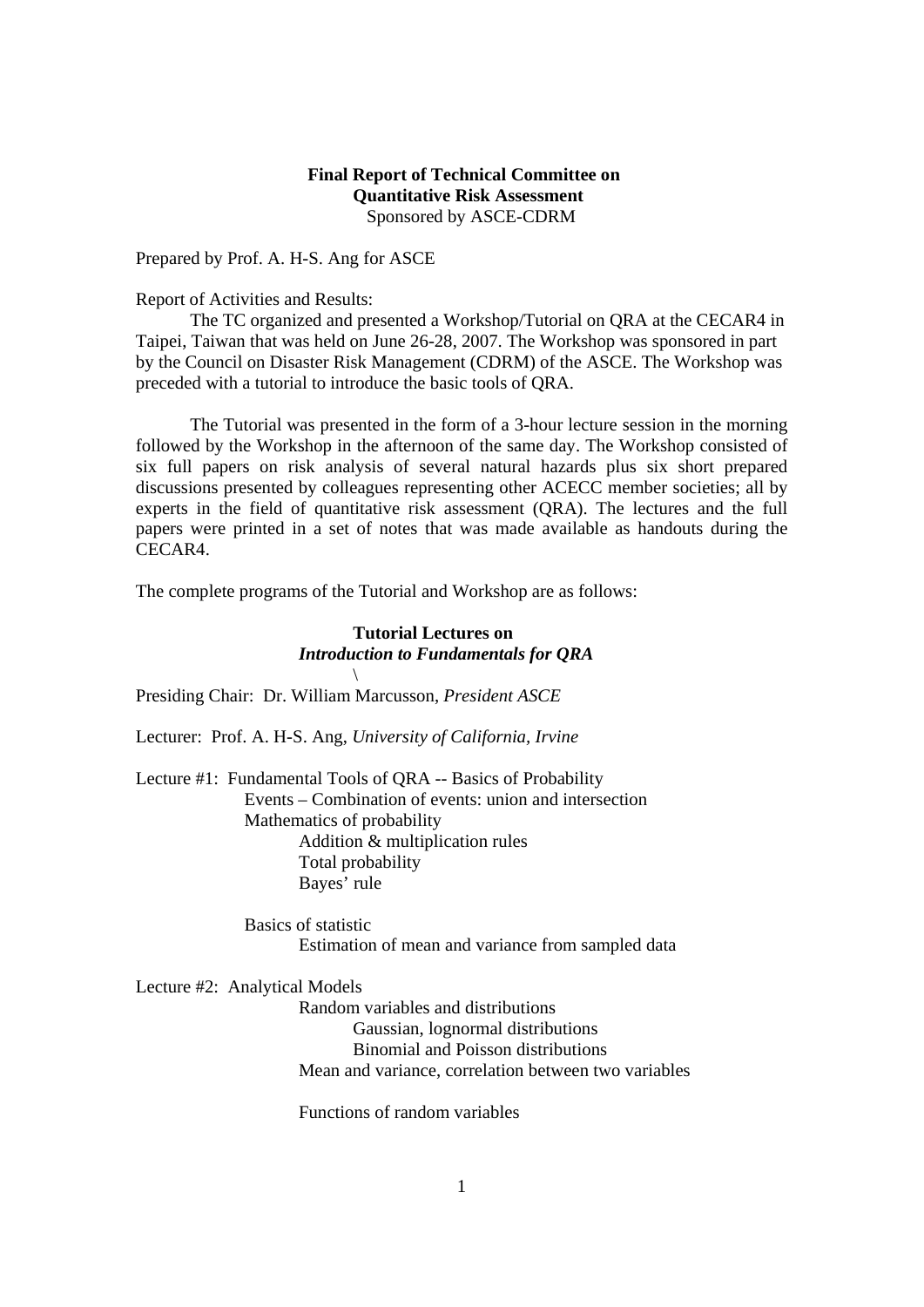Sum or normals; product of lognormals Mean and variance of functions of random variables

Monte Carlo Simulation – probabilistic numerical method

 Fundamentals of Reliability Engineering First-Order Reliability Method (FORM)

Lecture #3: Illustrative Application of QRA Hypothetical example of hurricane risk Information for practical risk-informed decisions; risk-averse decisions for design

The Workshop consisted of presentations on a number of major applications in civil infrastructure engineering for mitigating the forces of natural hazards by prominent international researchers and practitioners as follows:

## **Workshop on**  *Engineering Applications of Quantitative Risk Assessment*

Session Chair – Professor A. H-S. Ang, *University of California, Irvine* 

Presentations of Full Papers:

- 1. "Quantitative Risk Analysis Applied to Dams" Professor Eric Van Marcke, *Princeton University*
- 2. "Risk Assessment for Wind Hazards" Professor Nasim Uddin, *University of Alabama*
- 3., "Quantitative Earthquake Risk Assessment" Professor Anne Kiremidjian, Evangelos Stergiou, and Renee Lee *Stanford University*
- 4. "Risk Assessment for Bridge Decision Making" Professor Dan Frangopol, *Lehigh University*
- 5. "An All Hazards Methodology for Critical Asset and Portfolio Risk Analysis" Professor Bilal Ayyub and Mr. William McGill, *University of Maryland*
- 6. "Risk Analysis of a Protected Hurricane Prone Region" Professor Bilal Ayyub, *University of Maryland*

Prepared discussions were presented by: